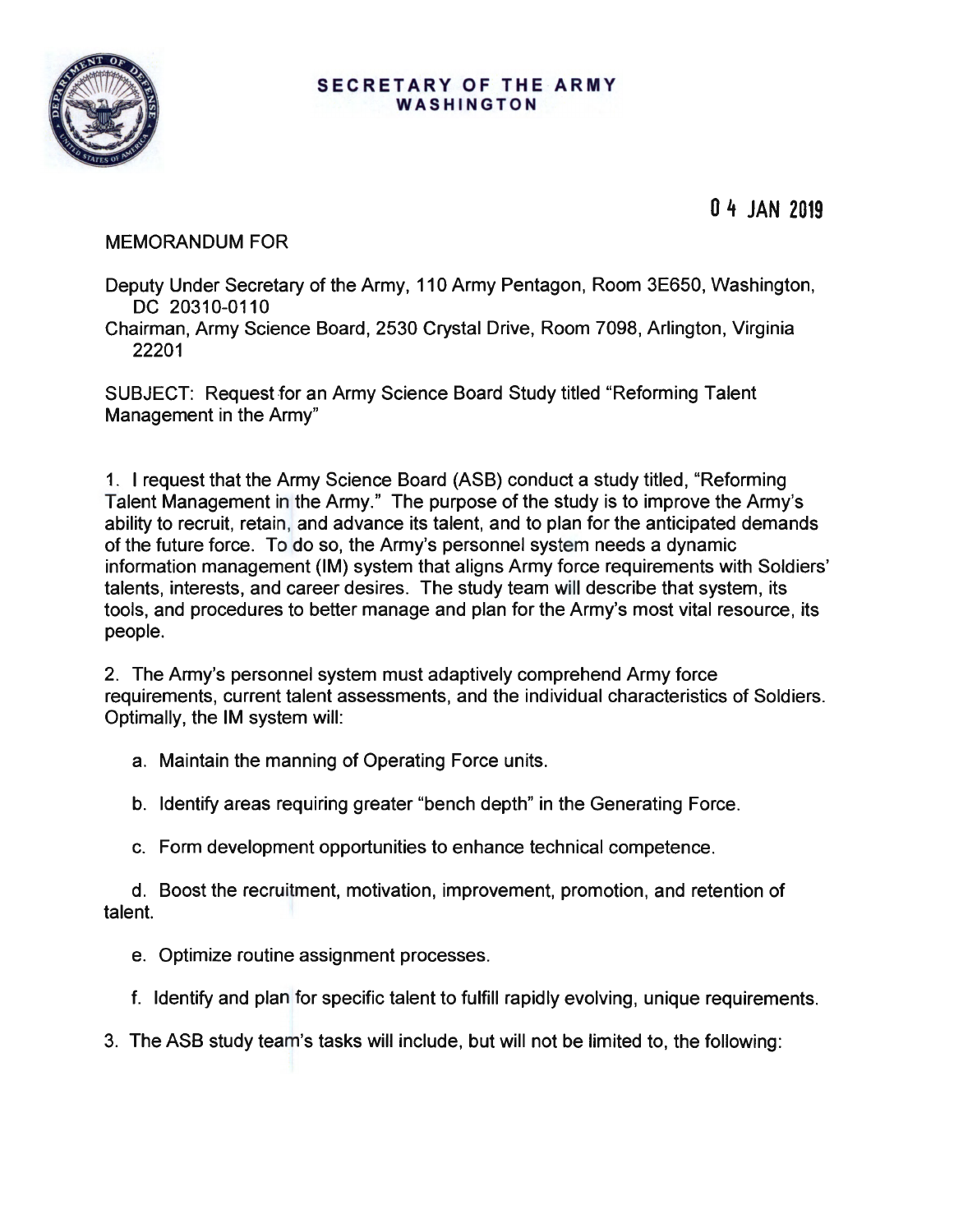SUBJECT: Request for an Army Science Board Study titled "Reforming Talent Management in the Army"

a. Review current and planned Army personnel management systems (e.g. , IPPS-A), outside talent marketplace portals, and the best human resource management practices being used in industry, other agencies, and academia to assess their applicability in recruitment, development, position assignment, retention, and planning for the Army.

b. Examine the distinctions of Baby Boomers, Millennials, and Generation Z to understand the unique attributes of Army personnel in each generation. Key to that understanding is an awareness of how generational differences affect leadership, training, motivation, and retention of Soldiers, each of which contribute to the planning for future force needs.

c. Determine how best to scale the personnel IM system to meet Army needs.

d. Describe how to determine the desired attributes (personality, education, experience, etc.) associated with various Army career paths and positions, and how to use this data to develop officers to become qualified for these positions, paying specific attention to positions in the Generating Force.

4. This study will consider only the management of active duty officers in the Army. The study team also will build upon the findings and recommendation of the ASB's fiscal year 2013 (FY13) study titled "Evaluation of the Army Use of Predictive Data for High Risk Behavior," and its FY14 study titled "Talent Management and the Next Training Revolution."

5. The Secretary of the Army is the sponsor of this study. The Assistant Secretary of the Army (Manpower and Reserve Affairs) will assist the study team with accessing information necessary to conduct this study.

6. Provide a briefing with findings and recommendations by 30 September 2019 to the the Chief of Staff, Army and me. The study will operate in accordance with the Federal Advisory Committee Act and DoD Directive 5105.4, "Department of Defense Federal Advisory Committee Management Program." It is not anticipated that this study will need to go into any particular matters regarding the meaning of United States Code, nor will it cause any member of the study team to be placed in the position of acting as a procurement official that may constitute a conflict of interest.

Watt. S

Mark T. Esper

CF: (see next page)